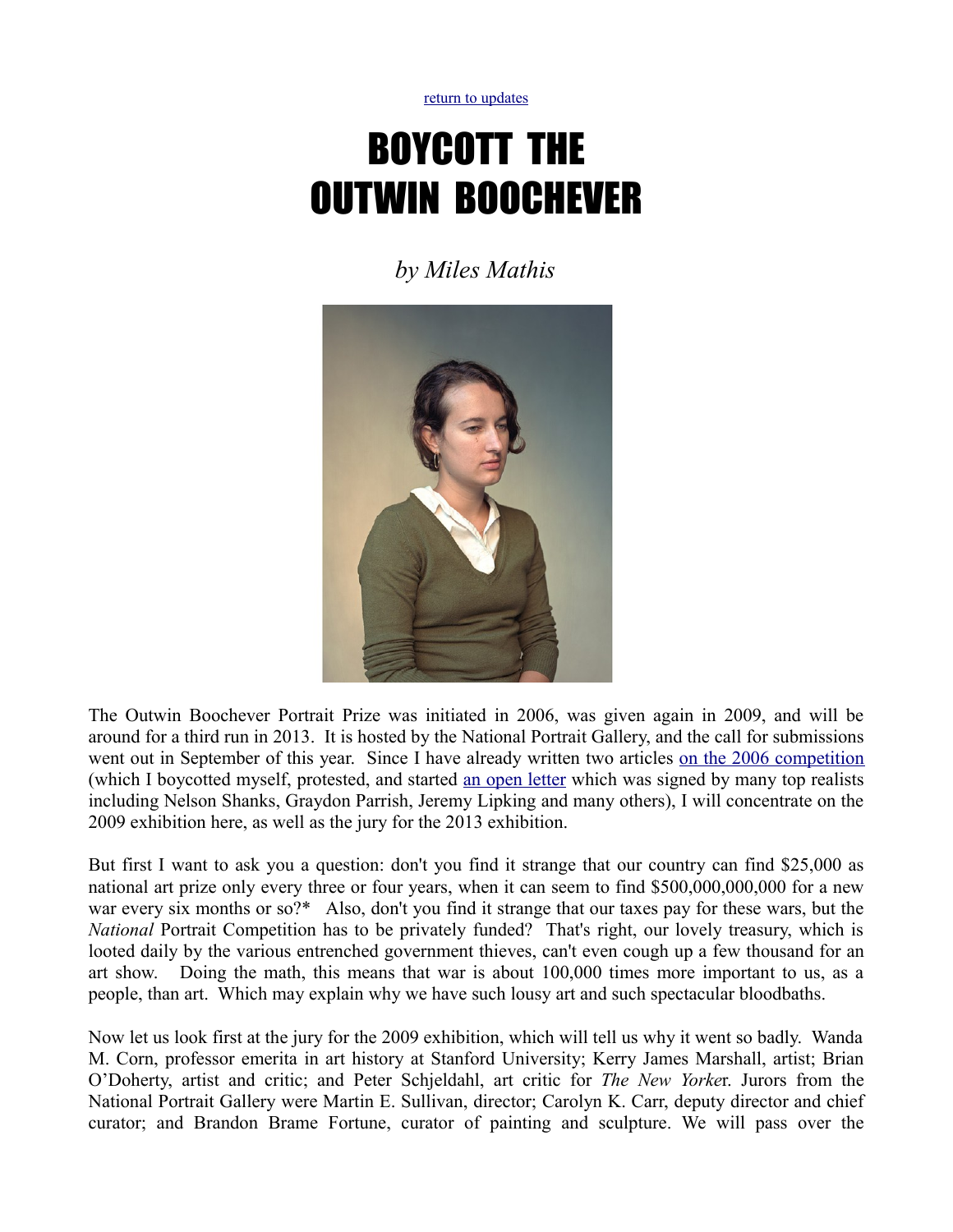administrators at the NPG (for now) as fairly logical choices (of themselves). Peter Schjeldahl is probably the worst choice here, since he has proven his levels of malice to all real art over his long career as a litterateur for the propagandizing journals. He has propped up a long line of fakes and phonies, and has never, to my knowledge, spoken two positive words about real art, much less portraiture. He is [still extolling the white canvases of Robert Ryman,](http://mileswmathis.com/schjeld.html) so we can be sure both his eyes and his brain are not fully functioning. Choosing him to judge here is like choosing Lord Palpatine to judge at the Jedi bruncheon. Wanda Corn is nearly as bad, since her entire career has been devoted to cheerleading for modernism. In a recent book, she profiles Marcel Duchamp, Gerald Murphy, Joseph Stella, Charles Demuth, Charles Sheeler and Georgia O'Keeffe, and she would never have included the realism of O'Keeffe were O'Keeffe not a woman. Likewise, Sheeler would never have been included if he were not a photographer: his subject matter was forbidden to "with it" painters since around 1880. If you want to know why a photographer won the 2009 Outwin Boochever prize, look first to Corn (but more on that later). Kerry James Marshall is another choice from the modern wings, not from realism.



He is represented by an avant garde New York gallery, won a MacArthur "genius" grant, and is married to a well-known actress, so he is a New York insider. Which is to say, he plays by the current rules while pretending to be edgy. There is no chance he was going to be a good judge here, in my opinion. Brian O'Doherty is another big phony pretending to be an artist by hiding behind politics. Here is one of his recent installations: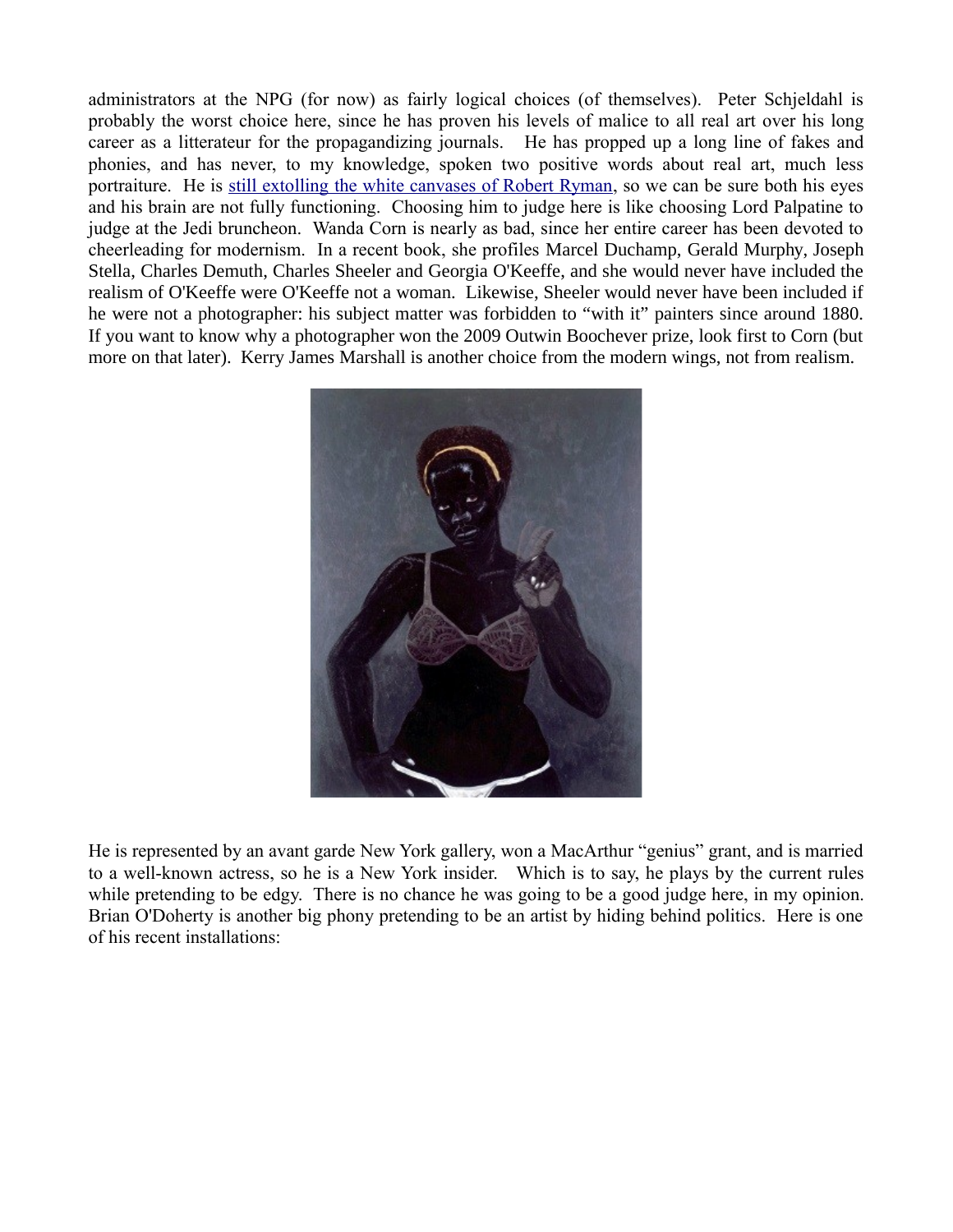

I am not aware that he has ever painted or sculpted anything, much less a head, but he has written things like "Inside the White Cube," which we can thank for the stark inaesthetism of the modern gallery space. He also wrote "The Gallery as Gesture," which any sensible person would know to avoid simply from the title.

So we see that all the external jurors here are ill-qualified to judge real painting. They have never shown any interest in straight portraiture or old-fashioned painting, so they must be here to continue to prevent it. And we must take this as a poor commentary on the internal jurors at the NPG, who chose these people to be there. This must mean that the administrators at the NPG are also poorly qualified to judge portraiture, painting or sculpture, as well as to judge other judges. Logic tells us to lay the primary blame at their feet, since they could easily have chosen to do things otherwise.

I couldn't find the finalists for the 2009 exhibition. All links are broken and all history of the prize is lost, apparently (which is curious in itself). All I found is a list, and I didn't recognize anyone on the list as coming from realism or portraiture. I know or know of most of the top names in realism and portraiture, so this is also curious. Did all these people take my recommendation to boycott from 2006, or did they just not make the finals? My guess is the latter. A few realists no doubt avoided the competition for their own reasons, but most likely the jury weeded out all the traditional entries, as they were hired to do.

Now we may look at the winner of the 2009 prize, Dave Woody, whose winning photograph is under title above. That's a nice photograph, and I am not here to deny it. Woody has lovely light and that is a good choice of subject. She is full of sadness, which he captures. I am actually surprised to see Woody's work chosen by this jury. I would have thought they would have chosen something much more offensive. That said, I don't think a photograph should ever win the top prize at a National Portrait Competition. I say that [as a photographer,](http://mileswmathis.com/thumbs3.html) a painter, and a sculptor. I know what each takes, and photography cannot and should not compete with painting. It is not that photography is not art, or that it does not take skill. It is that painting takes much more skill, and much more time. A great painting is rarer and more powerful. And it is more artistic, since it requires more manipulation by the artist. I think that is generally understood.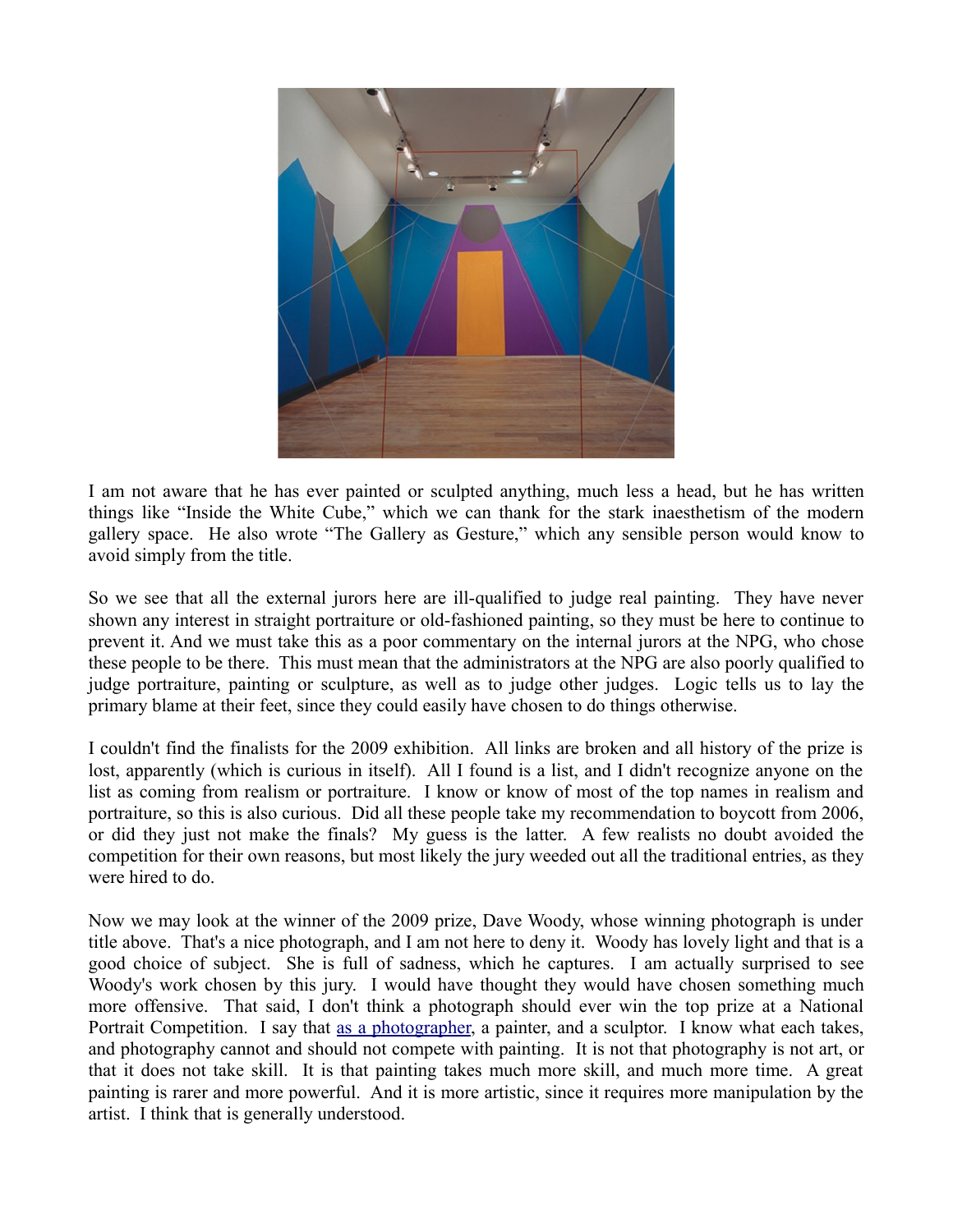Although these jurors chose a nice photo rather than an offensive one, I still think they chose it to take a piss. I have to believe that this was chosen as a compromise between two factions of the jury. O'Doherty, for instance, probably wanted to give top prize to a photo of a monkey's ass or of a white plate (both of which I am sure were entries), but was prevented by Sullivan or one of the others.

But it doesn't matter. Top prize should not have gone to a photo, no matter how good. The jurors will answer me that it was better than any of the other finalists, and maybe it was. But I bet it wasn't better than all the entries thrown out by the jury, and I *know* it isn't the best portrait produced in 2009, since I have seen better. If this competition had welcomed the best realists and portraitists from the beginning, they would have found themselves with better entries.

To show they haven't learned this lesson, and aren't likely to, we may move on to the 2013 jury. Peter Frank, curator of the Riverside Art Museum and art critic, *Huffington Post*; Richard J. Powell, professor at Duke University; Alec Soth, photographer; Hung Liu, painter; + same internal jury. We will start with Frank. Although he isn't as prominent as Schieldahl, he is from the same school. Critics don't get hired these days unless they buy in to all the modern fluff. As one example, we may look at the current exhibit at Frank's museum, "Baby Tattooville."



They don't have any real art to put in these museums, so they have "cool" comic book parties instead. I am not really against comic books, anime, or any of the other stuff that goes on here, I just don't like to see it co-opting museum art, which could still exist if they hadn't killed it. Instead of asking me what I have against comic art, you should ask them what they have against old-fashioned museum art. They claim to be in favor of multiculturalism, pluralism, and so on, but apparently that includes everything except high art. All forms of the middle are cool, but upper is forbidden. As they say, "What's with that?" You don't see Eminem trying to outlaw or forbid the work of Joshua Bell or Yo-Yo Ma, or to move those guys out of Carnegie Hall or Avery Fisher Hall so that he can have a rave there instead, do you? So where does the visual art equivalent of Yo-Yo Ma exist in the modern world? Nowhere, that's where.

O.K, moving on to Richard Powell. Not an artist, so not qualified to judge here. He has written a lot of books, all of them with "black" in the title. That's fine, that's necessary work, but it doesn't apply here. The only good work he could do here would be making sure that a great black artist isn't passed over, if he merits a place. Somehow I don't see that happening. Not because there are no black artists of merit, but because things don't work that way now. Nothing works on merit, it works on quotas. We are not color or gender blind, which was the original goal, we are color or gender hypersensitive, all of us, and feel like we have to include a certain percentage of everyone, or we have failed as progressives. But the most progressive progressives would judge paintings without knowing or caring who painted them or why.

I have nothing cutting to say about Alec Soth, who I tend to like, although most of his subject matter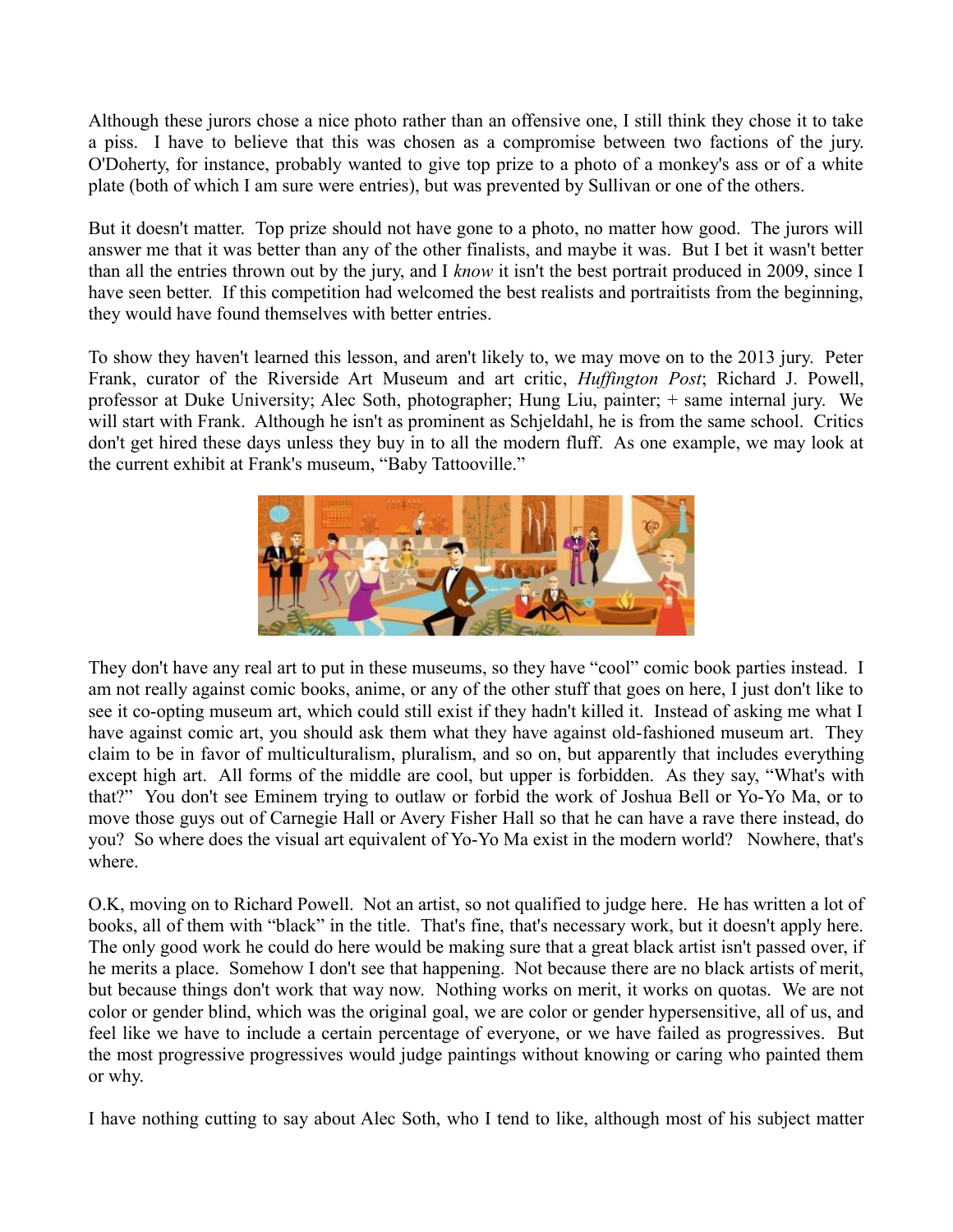seems a little late-Avedon to me. I prefer the classical Clarence White look myself. But I doubt he will agree with me about photography versus painting. I will wait to see what he does as a juror, although it will of course be hard to separate his actions from those of his fellow jurors, unless he writes me afterwards and confirms what phonies they are (which is possible).

I have mixed feelings about Hung Liu. On the one hand, she paints heads and her politics seems to come from a real place. On the other, she is overrated technically, the drips are annoying, and I am certain her renown comes, in muddy channels, from US/China relations. Meaning that, like Mia Farrow and so many others, her creations and opinions are given more airplay because they fit into the mainstream effort to propagandize against China. Farrow and her kids now keep their names above water by writing about China's human rights abuses in Africa. This is rich, since, although it is true, China's human rights abuses worldwide pale in comparison to our own. Although Liu's politics is much more genuine and consistent than that (I hope), she is used in the same way. Artists are allowed to be political about China or the Holocaust or race or gender, but they aren't allowed to be political about the Federal Reserve or the banks or the wars in Libya/Afghanistan/Iraq/Palestine/Syria/Pakistan/ Yemen/etc. China may be an evil empire, that is to say, but it is an evil empire that spends about 1/10th what we do on evil.

This all goes to say that it doesn't look good for Outwin Boochever 2013, and I am calling for a boycott again. No real artist should bother to enter, because they see you coming. You aren't welcome. If the staff at the National Portrait Gallery wanted the best painters, sculptors, and portraitists to enter, they would include at least one juror that made that clear. We don't see Ronald Sherr, Jamie Wyeth, Yuqi Wang, Nelson Shanks, Jacob Collins, Graydon Parrish, Aaron Shikler, John Sanden, or someone like that on the jury. Remember that the Paris salons were judged by members of the Royal Academy, all of whom were top artists. Before the 20<sup>th</sup> century, no one would have thought of having critics or art history professors or curators or magazine editors on art juries. It is a sign of the times, and it is a sign to stay away. It is also a sign to petition the National Portrait Gallery to quit bowing to the avant garde, which isn't its audience anyway. Its natural audience is the Daniel Barenboim, Yo-Yo Ma, Nadja Solerno-Sonnenberg crowd, which would bother to go to a stodgy old museum if it had something to show. The "with it" crowd won't show up for portraits at the Smithsonian, no matter what you do. They will be at Baby Tattooville parties wearing tiger costumes and snorting various new powders.

Addendum, October 27, 2011: a figurative artist by the name of Sharon Knettell recently became involved in this boycott after reading this paper, and has sent several letters to Martin Sullivan, the director at the NPG. In one reply, Sullivan drops on us a bit of information that at first appears to be on his side, but that on closer inspection just damns him more. That information is that Mrs. Boochever liked "cutting edge" portraiture and wanted to encourage it. I think this is what Jacob Collins feared: it is why he refused to sign my petition back in 2007. I assumed that Boochever wanted to encourage art like ours, and said so in my petition. I was wrong, but as I told Jacob at the time, it didn't matter and doesn't matter. It actually makes our position *stronger*. Here is how (this is what I replied to Ms. Knettell):

I did learn something from his letter, which is that Boochever wanted to encourage new forms of portraiture. I had not anticipated that, and it is too bad. We need patrons more than anything else, and when portraiture finally gets a patron it is a dingy old docent like Boochever.

I suggest we turn our focus a bit, based on that knowledge. A *National* Portrait Competition held at the Smithsonian should be based on quality, period. It should not be based on the desires of one rich lady, no matter what they are. Organizations with the name National should not be factionalized. It may be a matter of equal